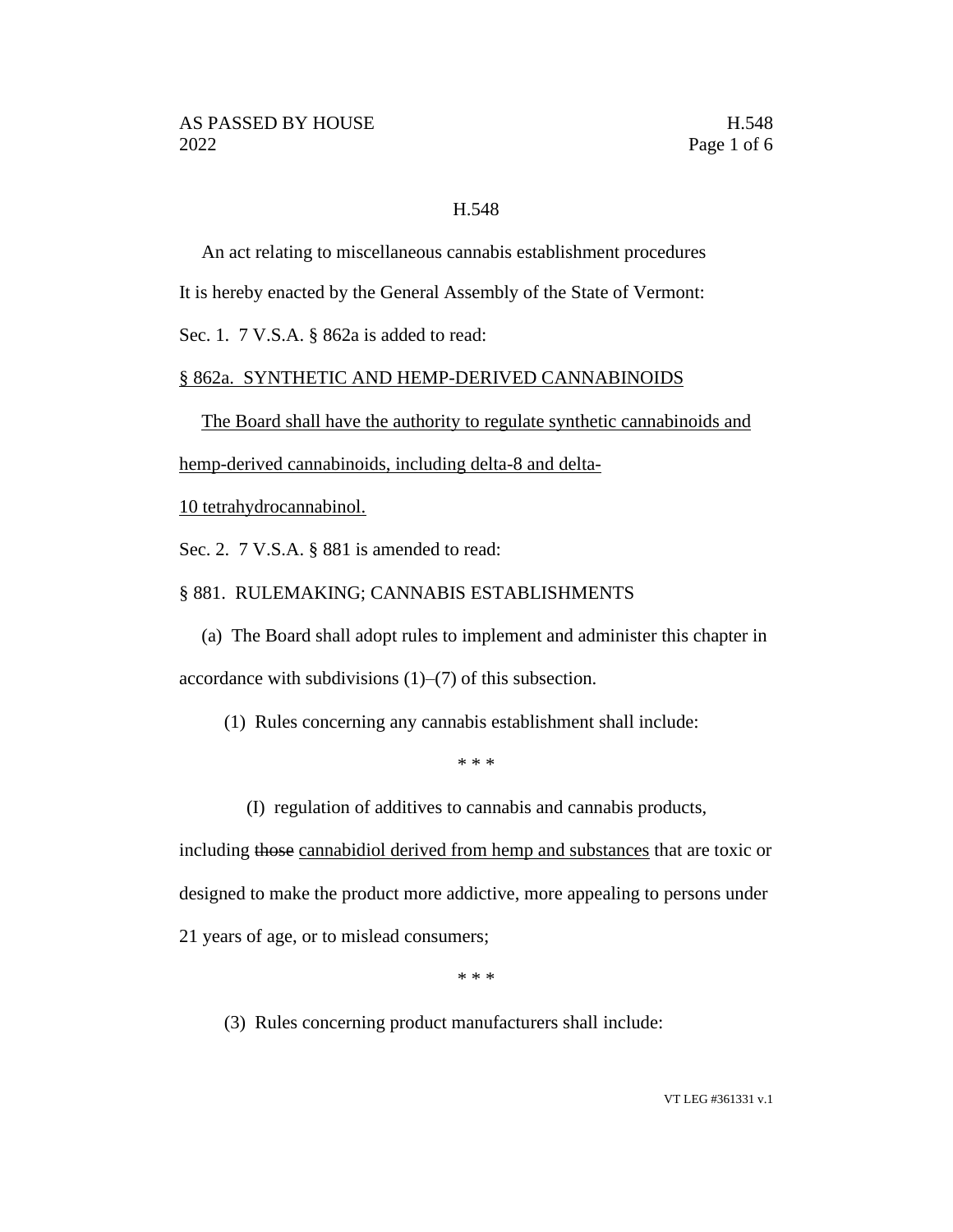(A) requirements that a single package of a cannabis product shall not contain more than 50 milligrams of THC, except in the case of:

(i) cannabis products that are not consumable, including topical

preparations; and

(ii) solid concentrates, oils, and tinctures; and

(iii) cannabis products sold to a dispensary pursuant to 18 V.S.A. chapter 86 and regulations issued pursuant to that chapter;

\* \* \*

(5) Rules concerning retailers shall include:

\* \* \*

(C) requirements that if the retailer sells hemp or hemp products, the hemp and hemp products are clearly labeled as such and displayed separately from cannabis and cannabis products;

(D) requirements for opaque, child-resistant packaging of cannabis

and cannabis products at point of sale to customer; and

\* \* \*

Sec. 3. 7 V.S.A. § 884 is amended to read:

#### § 884. CANNABIS ESTABLISHMENT IDENTIFICATION CARD

(a) Every owner, principal, and employee of a cannabis establishment shall obtain an identification card issued by the Board. A person may apply for an identification card prior to obtaining employment with a licensee. An

VT LEG #361331 v.1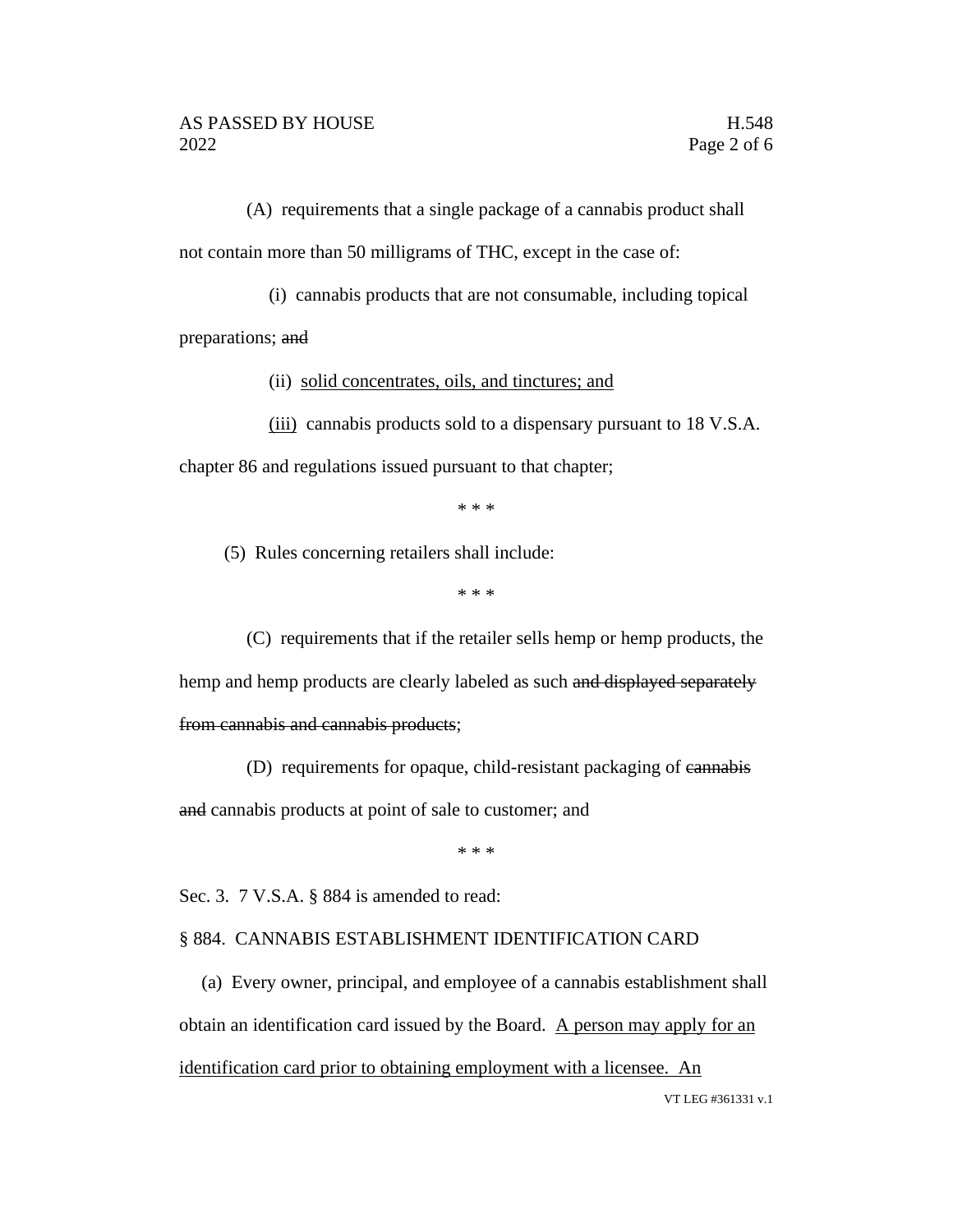employee identification card shall authorize the person to work for any licensee.

(b)(1) Prior to issuing the identification card, the Board shall obtain from the Vermont Crime Information Center a copy of the person's Vermont fingerprint-based criminal history records, out-of-state criminal history records, and criminal history records from the Federal Bureau of Investigation.

(2) The Board shall adopt rules that set forth standards for determining whether a person should be denied a cannabis establishment identification card because of his or her criminal history record based on factors that demonstrate whether the applicant presently poses a threat to public safety or the proper functioning of the regulated market. Nonviolent drug offenses shall not automatically disqualify an applicant.

(c) Once an identification card application has been submitted, a person may serve as an employee of a cannabis establishment pending the background check, provided the person is supervised in his or her duties by someone who is a cardholder. The Board shall issue a temporary permit to the person for this purpose, which shall expire upon the issuance of the identification card or disqualification of the person in accordance with this section.

(d) An identification card shall expire one year after its issuance or, in the case of owners and principals, upon the expiration of the cannabis establishment's license, whichever occurs first.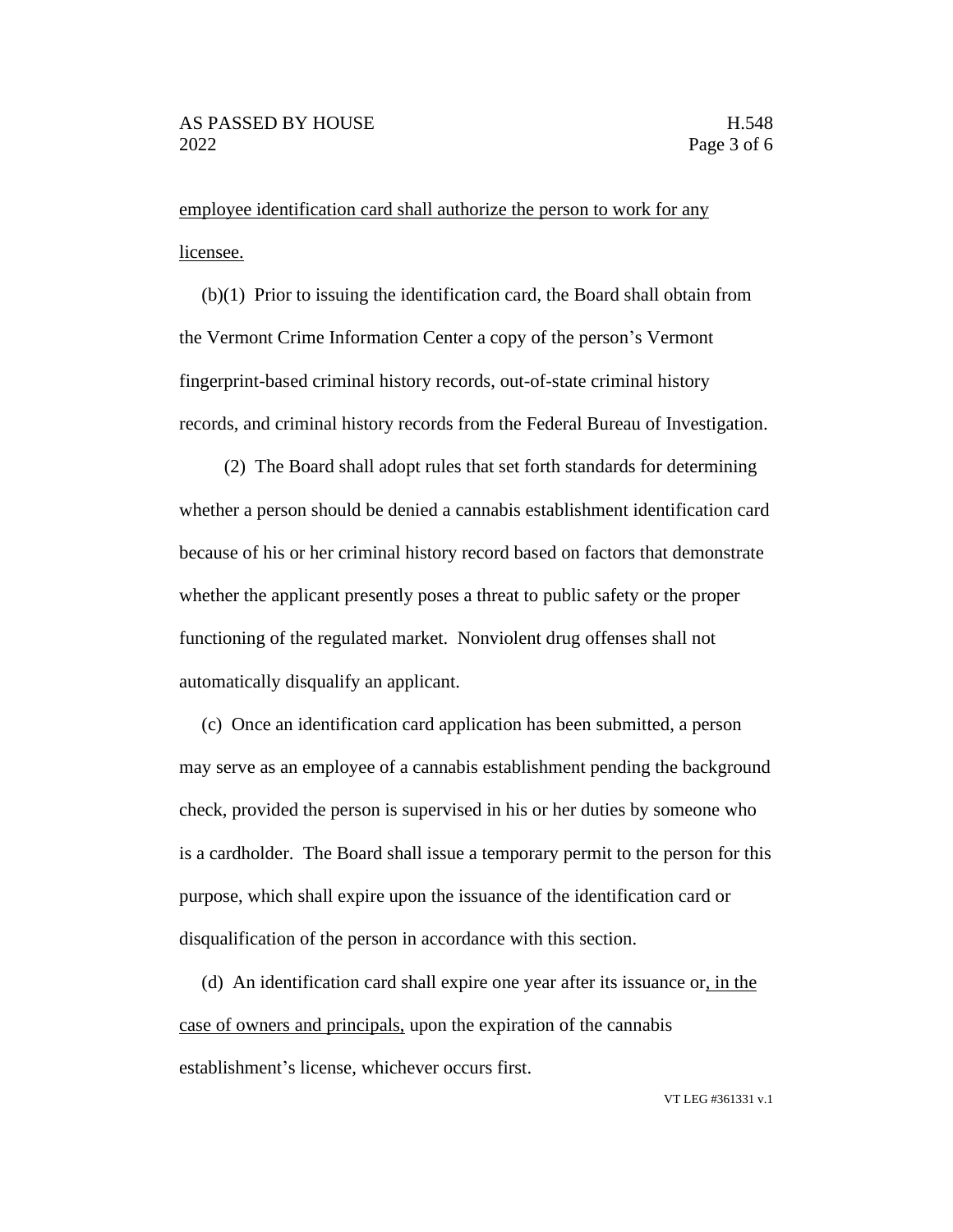Sec. 4. 7 V.S.A.  $\S 901(d)(3)$  is amended to read:

 $(3)(A)$  Except as provided in subdivisions (B) and (C) of this subdivision (3), an applicant and its affiliates may obtain a maximum of one type of each type of license as provided in subdivisions  $(1)(A)$ – $(E)$  of this subsection (d). Each license shall permit only one location of the establishment.

\* \* \*

## (C) An applicant and its affiliates may obtain multiple testing

laboratory licenses.

Sec. 5. 7 V.S.A. § 907 is amended to read:

#### § 907. RETAILER LICENSE

(a) A retailer licensed under this chapter may:

(1) purchase cannabis from a licensed cultivator, wholesaler, or integrated licensee, and cannabis products from a licensed wholesaler, product manufacturer, integrated licensee, and dispensary; and

(2) transport, possess, package, and sell cannabis and cannabis products to the public for consumption off the registered premises.

\* \* \*

VT LEG #361331 v.1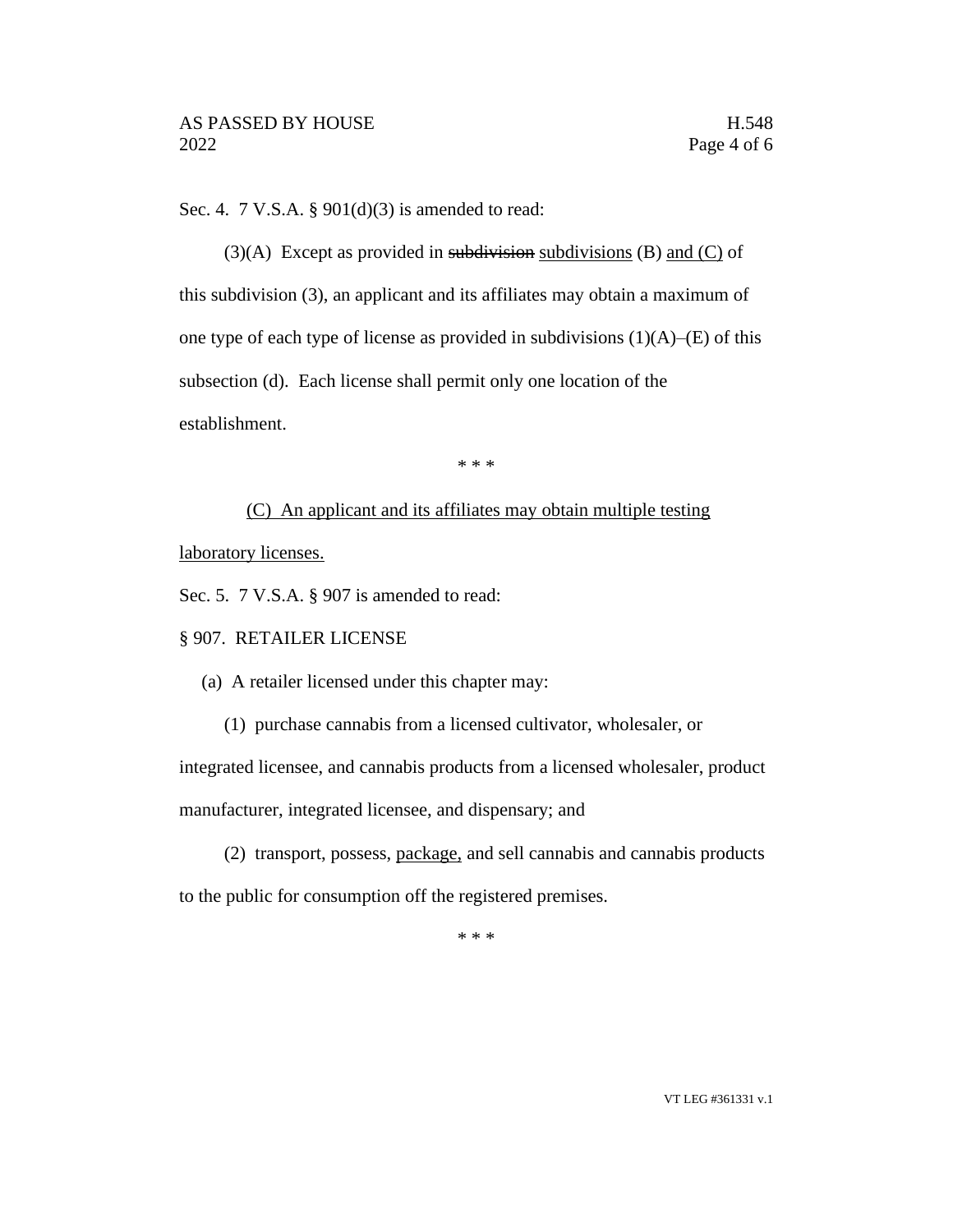Sec. 6. 7 V.S.A. § 909(c) is added to read:

(c) An integrated licensee shall comply with the provisions of subsection 908(f) of this title and have its cannabis or cannabis products tested by an independent licensed testing laboratory.

Sec. 7. 18 V.S.A. § 4230h is amended to read:

#### § 4230h. CHEMICAL EXTRACTION VIA BUTANE OR HEXANE

#### **PROHIBITED**

(a) No person shall manufacture concentrated cannabis by chemical extraction or chemical synthesis using butane or hexane unless authorized as a dispensary pursuant to a registration issued by the Department of Public Safety pursuant to chapter 86 of this title.

\* \* \*

Sec. 8. 2019 Acts and Resolves No. 164, Sec. 8(a)(1) is amended to read:

(a)(1) The cannabis plant, cannabis product, and useable cannabis possession limits for a registered dispensary set forth in 18 V.S.A. chapter 86 shall no longer apply on and after February 1, 2022. A dispensary shall be permitted to cultivate cannabis and manufacture cannabis products for the purpose of transferring or selling such products to an integrated licensee on or after April 1, 2022 until October 1, 2022 and engaging in the activities permitted by 7 V.S.A. chapter 33.